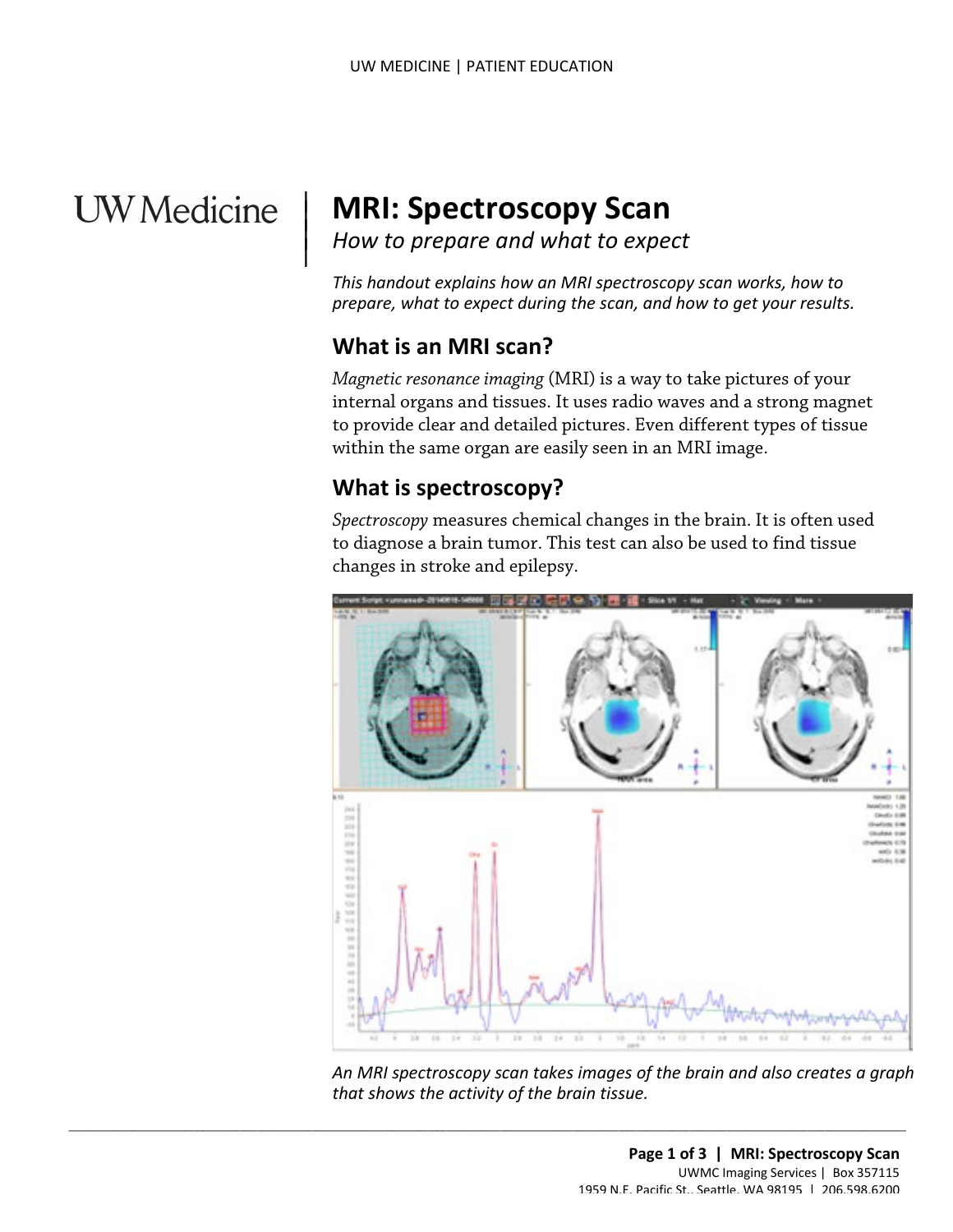An MRI spectroscopy scan creates graphs that show the *metabolites*  in the tissues. Metabolites are the byproducts created by cells as they break down food and use it for energy (*metabolism*).

The graphs show what tissues are normal and what tissues are abnormal. These graphs can help your doctor know if a tumor is growing or dying.

## **How does the scan work?**

 brain. It takes 1 to 8 minutes to take each set. Most MRI scans involve taking several sets of images. Each set will show a different cross-section of your brain or a different area in your

## **For Your Safety**

#### **Health Review**

We need to know about certain **health conditions** before giving you an MRI scan. Please tell us if you:

- Have any problems with your liver or kidneys, or need a liver or kidney transplant
- Are on dialysis
- Have allergies to any drugs or *contrast* (X-ray dye)
- Have had any surgeries

#### **Screening for Metal**

#### **If you have any metal on or in your body, an MRI can harm you.**

The strong MRI magnet will pull on any *ferromagnetic* object, such as iron and some other metals.

This is why we need to know if you have any metal in or on your body before we give you an MRI scan. Even small amounts of metal that will not harm your body can ruin the MRI image.

Please tell our staff if you have:

 $\_$  ,  $\_$  ,  $\_$  ,  $\_$  ,  $\_$  ,  $\_$  ,  $\_$  ,  $\_$  ,  $\_$  ,  $\_$  ,  $\_$  ,  $\_$  ,  $\_$  ,  $\_$  ,  $\_$  ,  $\_$  ,  $\_$  ,  $\_$  ,  $\_$  ,  $\_$  ,  $\_$  ,  $\_$  ,  $\_$  ,  $\_$  ,  $\_$  ,  $\_$  ,  $\_$  ,  $\_$  ,  $\_$  ,  $\_$  ,  $\_$  ,  $\_$  ,  $\_$  ,  $\_$  ,  $\_$  ,  $\_$  ,  $\_$  ,

- Aneurysm clips, heart pacemaker, artificial heart valve, implanted port, infusion catheter (such as Port-o-cath, Infusaport, or Lifeport), intrauterine device (IUD), prosthetic hip, plates, clips, pins, or screws, surgical staples, or any other implanted metal object
	- Most times, surgical staples, clips, plates, pins, and screws do not cause problems during MRI if they have been in place for more than 4 to 6 weeks. If needed, we may do an X-ray to check for metal.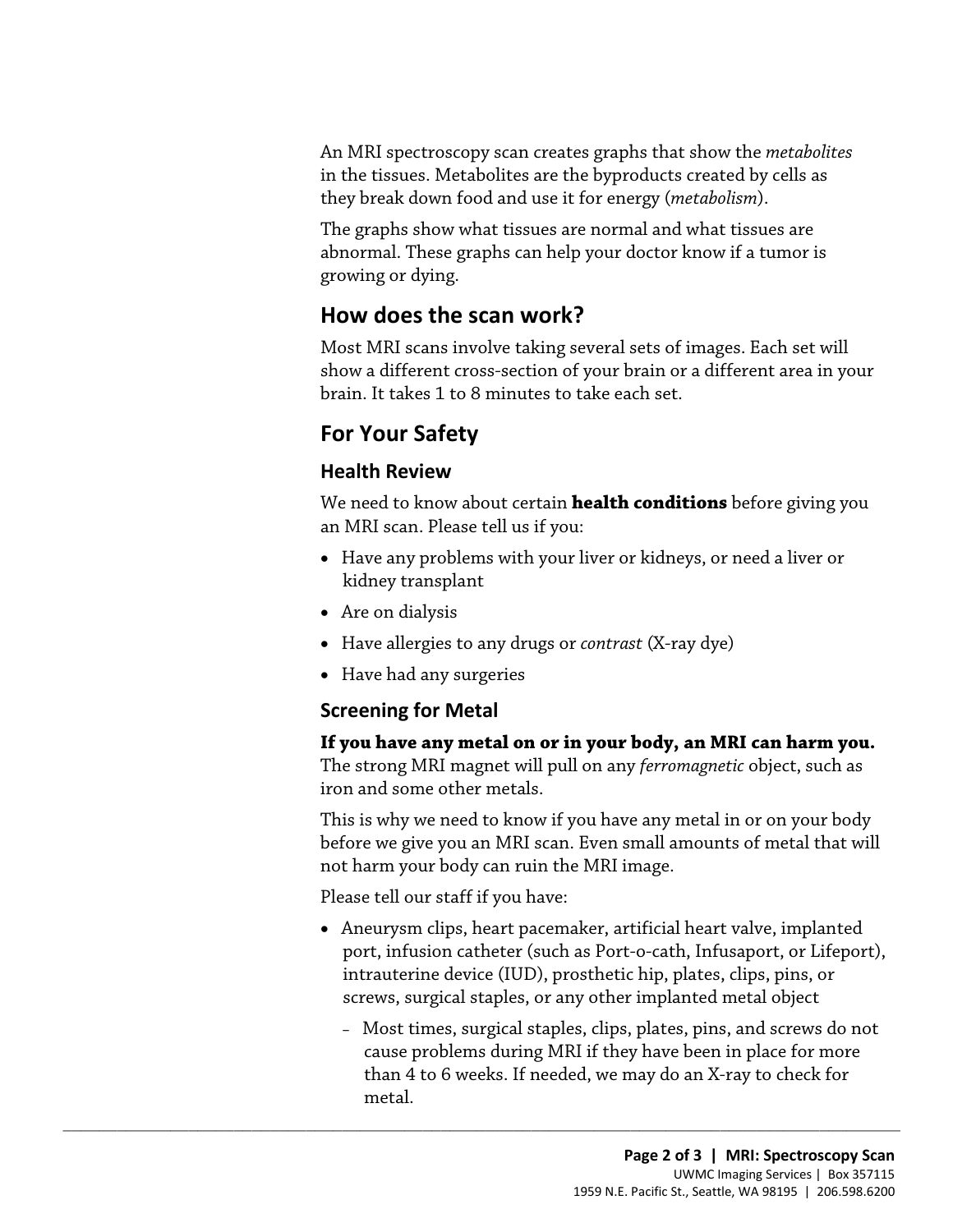- Tattoos or permanent eyeliner
- Medicine patches
- A bullet or *shrapnel* (piece of metal) in your body
- Ever worked with metal
- Tooth fillings or braces
	- Dental work is not usually affected by the MRI, but fillings and braces may affect pictures of the face or brain.

## **How do I prepare?**

- Please talk with your referring provider if you have any concerns about managing pain or anxiety during your MRI scan.
- *Women:* Tell your provider if you are pregnant or breastfeeding, or if there is any chance you could be pregnant.

#### **On the Day of Your Scan**

- • **Remove anything that might contain metal.** This includes:
	- Makeup or nail polish
	- Hairpins
	- Jewelry
	- Glasses and hearing aids
	- Any dental work you can remove
- You must change into a hospital gown before your scan. We will give you a gown when you arrive in the MRI department.
- If you have an insulin pump or a patch that delivers any type of drug, we will ask you to remove it.
- *Women:* Before the scan begins, tell the technologist if there is any chance you could be pregnant.

## **What happens during the scan?**

 $\_$  ,  $\_$  ,  $\_$  ,  $\_$  ,  $\_$  ,  $\_$  ,  $\_$  ,  $\_$  ,  $\_$  ,  $\_$  ,  $\_$  ,  $\_$  ,  $\_$  ,  $\_$  ,  $\_$  ,  $\_$  ,  $\_$  ,  $\_$  ,  $\_$  ,  $\_$  ,  $\_$  ,  $\_$  ,  $\_$  ,  $\_$  ,  $\_$  ,  $\_$  ,  $\_$  ,  $\_$  ,  $\_$  ,  $\_$  ,  $\_$  ,  $\_$  ,  $\_$  ,  $\_$  ,  $\_$  ,  $\_$  ,  $\_$  ,

- You will lie on a sliding table. We will place a device called a *surface coil* (antenna) around your head.
- The technologist will move you inside the MRI scanner, then leave the room to take the pictures.
- In between the sets it is quiet. During this quiet time, you may talk • During the scan, you will hear very loud tapping or knocking noises. with the technologist through an intercom.